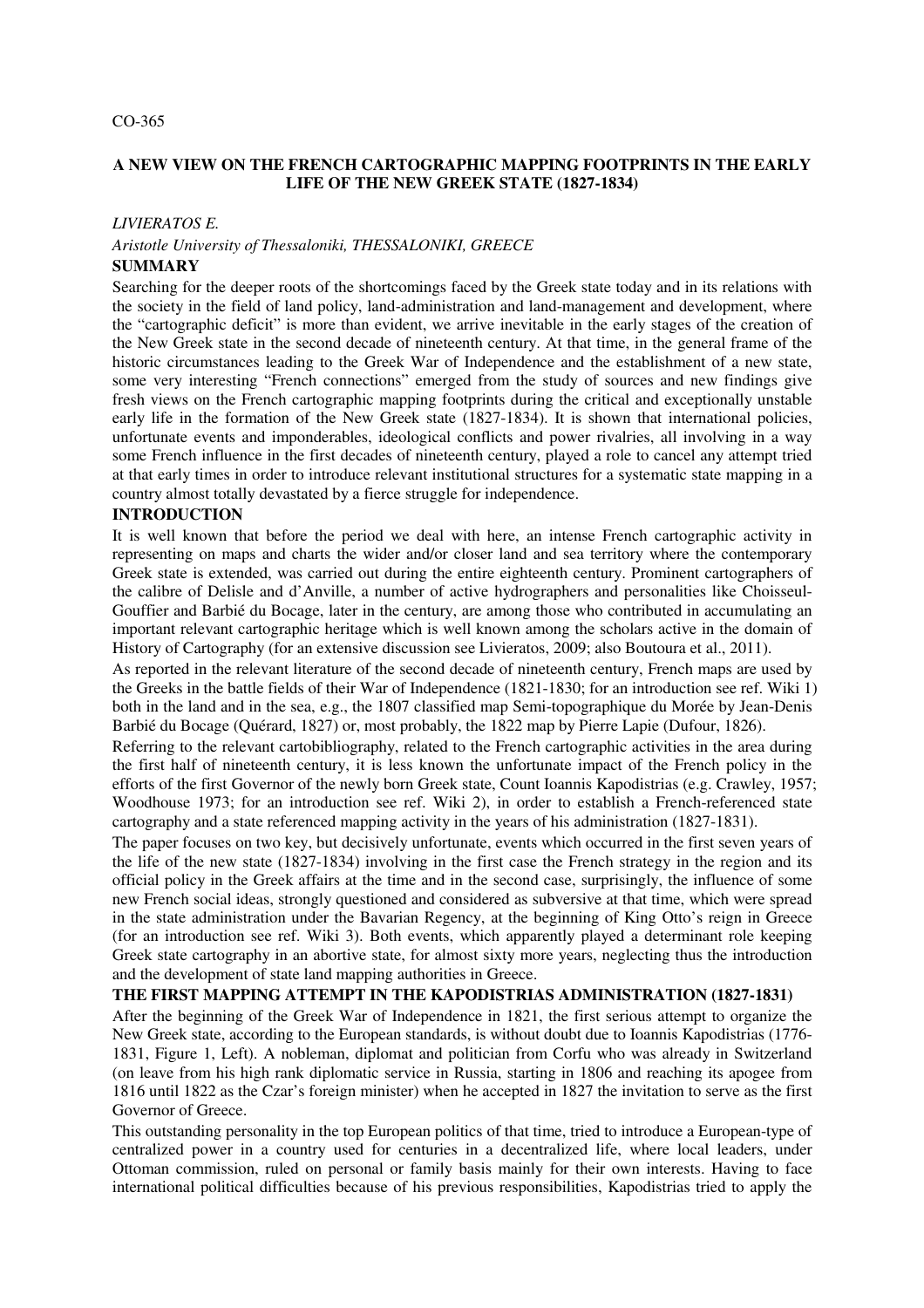European institutional experiences and administrational practices in management and economics, encountering strong opposition from local leaders, who finally led to his assassination in the age of fiftyfive.

We now know that among Kapodistria's very first concerns in organizing a new state, which was for centuries far beyond the political and administrational practices applied in the other parts of Europe which were not under the Ottoman rule, was the land mapping of the territory which was considered to become the New Greek state. This concern about maps as a fundamental tool for the administration and state organization was explicitly stated in the late 1827, when the Governor in loneliness was waiting in Ancona the British ship which was expected to bring him in Greece in order to take his offices (this happened at last in the early 1828, via Malta, aboard HMS *Warspite* which brought Kapodistrias in Nafplion in 7/18 January 1828).

In Kapodistria's *Correspondance* (Bétant 1839) there is his letter, never brought in evidence before (Livieratos 2009) dated November 1827 from Ancona, to Count Nikolaos Loverdos (1773-1837), born in Cephalonia, an influential high rank official close to the French War ministry (reference about Loverdos' influence on French military, see Themeli-Katifori 1985; also see ref. Wiki 4). The Governor asks for Loverdos' intermediation to the French military in order to have urgently a new map of Greece, proper for administrative uses. As map model, according to Kapodistrias, was referenced the Lapie's 1826 map (in 1:400000), which was evaluated by the Governor as insufficient, mainly in scale, for the specific needs he had in mind in order to organize the country and the state. The relevant paragraph of this historic letter, with the cartographic reference, in the French original is the following:

*... Permettez-moi de revenir par voitre obli geante entremise, et auprès de S. E. le ministre de la guerre, sur l'affaire d'un canevas de la carte géographique de la Grèce; celle de Lapie en quatre feuilles, faute de mieux, pourrait servir de modèle. Je désire en avoir quoilques exemplaires gravés en grandissime échelle. Ces exemplaires ne porteraient que les contours, le tracé des montagnes et des rivières, et celui des différentes provinces. Ces canevas offriraient un bon sujet de travail pour une carte véritable, et à son temps ils me faciliteraient des travaux statistiques et administratifs. D'un mot seul le ministre de la guerre me porterait un grand secours, et je l'espère de sa bienveillance.*

This document of a rare, for a politician, cartographic knowledge, understanding and awareness, demonstrates Kapodistrias' deep preparation in perceiving the importance of mapping and maps and their implementation in a country's affairs. It is important to underline here that the Governor's concern on mapping and maps is an expressed top priority before his arrival in Greece to take his offices.

Giving urgent priority in this requested map, Kapodistrias looks like having a concrete understanding of cartography as well, since he knows about the effect of scale (when he asks for a *grandissime échelle*) and the relevant cartographic terminology when he writes about e.g. the *canevas* and the *contours*. He is also highly realistic, as far as the mapping technology is concerned. He speaks about a provisional map, since any other solution is impossible, in the largest possible scale representing the basic terrain natural features, enough to assist the Governor's statistical and administrative affairs. He gives also ideas on how his request can be satisfied fast indicating as basis the map the Lapie 1826 map, even if this map seem insufficient for the Governor (*…celle de Lapie en quatre feuilles, faute de mieux, pourrait servir de modèle*). Finally he considers the requested map as the starting for a next definitive map (*...pour une carte véritable..*) properly done in due time. With this offered perspective, on a possible French future military involvement in the regular mapping of Greece, Kapodistria's diplomatic skills is more than evident!

From the first actions of the Governor associated to the mapping to the regulation of the territory and to the land management, it is obvious that the outstanding politician has a complete and mature understanding about this fundamental prerequisite for the establishment of the state and the development of the country. Aside his mapping priorities three other Kapodistria's concerns are relevant to land spatial issues:

a) The demarcation and the mapping of the borderline of the new state,

b) The distribution of national lands (McGraw 1985) to the landless, to get rid of dependencies of powerful land-patrons, and

c) The construction of a new urban structure including the reconstruction of destroyed towns, as confirmed by the completion of nine projects for as many towns, among them Nafplion, Argos, and Tripolis, the devastated city in the first year of the Greek Revolution.

In May 1828 arrived in Greece four French officers of the scientific corps (*armes savants*, see e.g. Bret 2003 for a discussion on the French tradition in the engagement of science and theory to military technology and practice). The military in official mission, exclusively attached at the services of the Governor of Greece, are the captain engineer Théodore-Auguste Garnot, the artillery captain Henry Pauzié,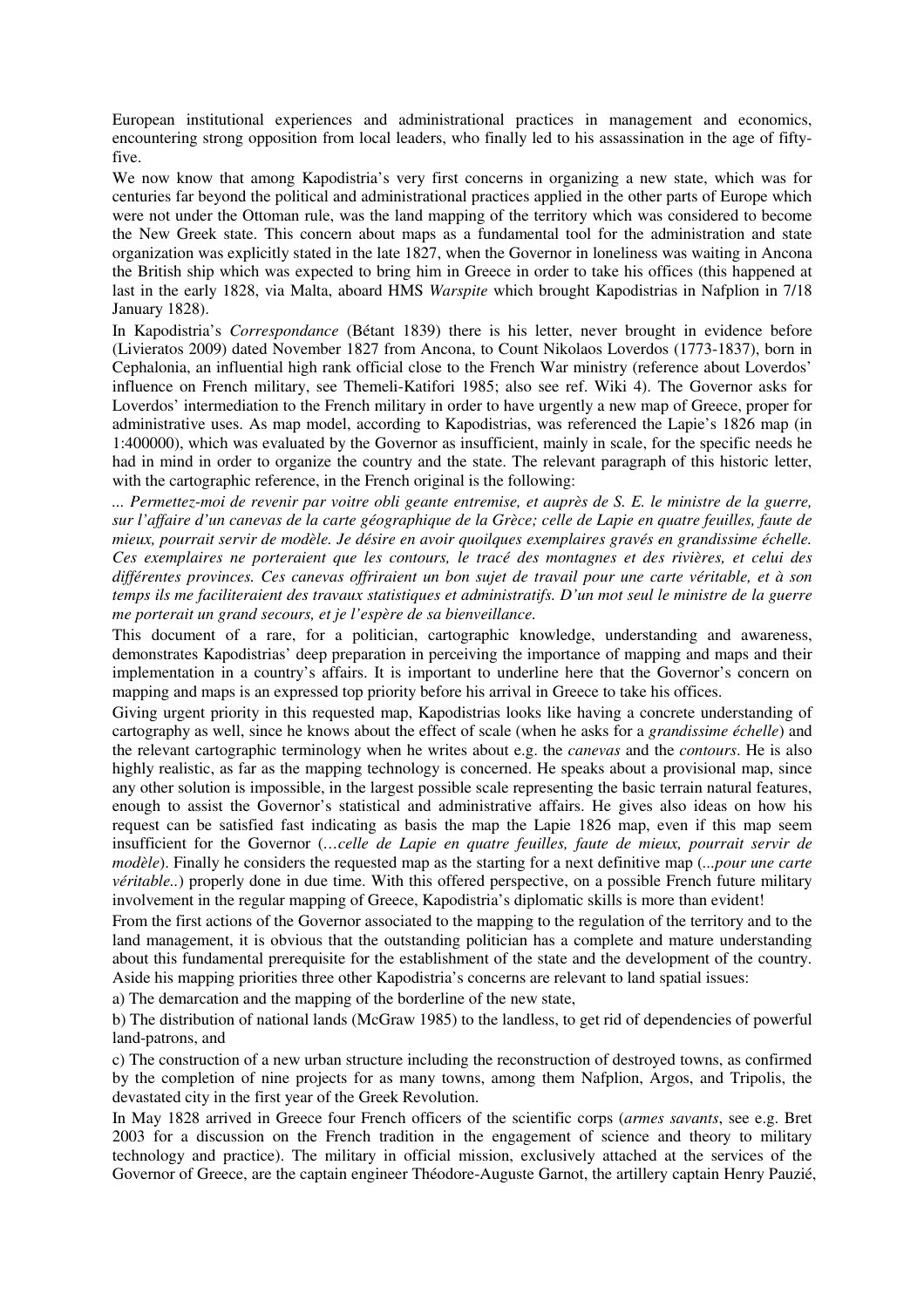the lieutenant engineer Stamatis Voulgaris (Stamati Bulgari in the French bibliography), who related his name with the birth of town-planning in Greece, coetaneous and compatriot to Kapodistrias (both from Corfu), whose name is mentioned in the Governor's historic letter to Loverdos, and finally, for the cartography project, the experienced and talented lieutenant engineer-geographer Jean-Pierre-Eugène-Félicien Peytier (1793- 1864, Figure 1, Right) a member of the elite group of geodesists (*officiers géodésiens*) who took part in the mapping campaign of the Pyrenees (1825-1827).

It is not quite certain if Kapodistrias opted for the French assistance, for his engineering and mapping plans, due to the presence of the influencing Loverdos close to the War ministry in Paris or because he appreciated the French merits in the subject during his involvement in the Russian diplomatic service. The fact is that though the three of the group (Garnot, Pauzié and Voulgaris) remained by the Governor and in his services, during the whole period of the Kapodistrian administration, Peytier was the only one who, from the very beginning, could not work on the mapping project on behalf of Greece, as he was supposed to do. Just after almost six months in mission by the Governor, with practically no concrete results, the French Army Staff orders his withdrawing and his joining with the troops of General Maison (January 1829) in order to participate in the cartographic work of the *Expédition de Morée* (for a first approach, see ref. Wiki 5). The French cartographic mission in Greece lasted, in two phases, almost half a century, until the mid-nineteenth century. The first phase from 1829 to 1832 (Peytier et al. 1834) resulted the map of Peloponnese (*Carte de Morée*) in six-sheets (1:200000) printed in Paris and sent, after request, for government use in Greece only in one-hundred complimentary copies!



*Figure 1. Left: The Governor Ioannis Kapodistrias (1776-1831). Right: The Geodesist Jean-Pierre-Eugène-Félicien Peytier (1793- 1864).*

It is obvious that Kapodistrias' plans to introduce cartography and mapping as a state affair in a newborn country, starting from zero, was just an unfortunate illusion! International policies and balances of international power, neglected the first attempt of the country for a state mapping. The irony of history here is that Greece lost the opportunity to introduce cartography and mapping with a promised French assistance, because of the coinciding change of priorities in the French strategy in the region. With the withdrawing of Peytier from his mission by Governor Kapodistrias, the *Carte de Morée* was constructed, the first scientific map of Greek territory ever made (Livieratos 2009; Ploutoglou et al. 2011), but the New Greek state lost the first opportunity to establish its own mapping system, as Kapodistrias planned to do with French aid.

## **THE SECOND MAPPING ATTEMPT IN THE BAVARIAN REGENCY ADMINISTRATION (1832-1835)**

After the assassination of Kapodistrias in 1831, following the 1830 London Protocol, about the sovereignty of Greece, the 1832 Convention of London adopted Greece as an independent kingdom, under the protection of Britain, France and Russia (Figure 2). The minor prince Otto of Bavaria was selected as the first king who reigned till 1862, under Constitution from 1843. Like Kapodistrias, Otto arrived in Nafplion in January 1833 aboard a British ship, HMS *Madagascar*, accompanied by a three-member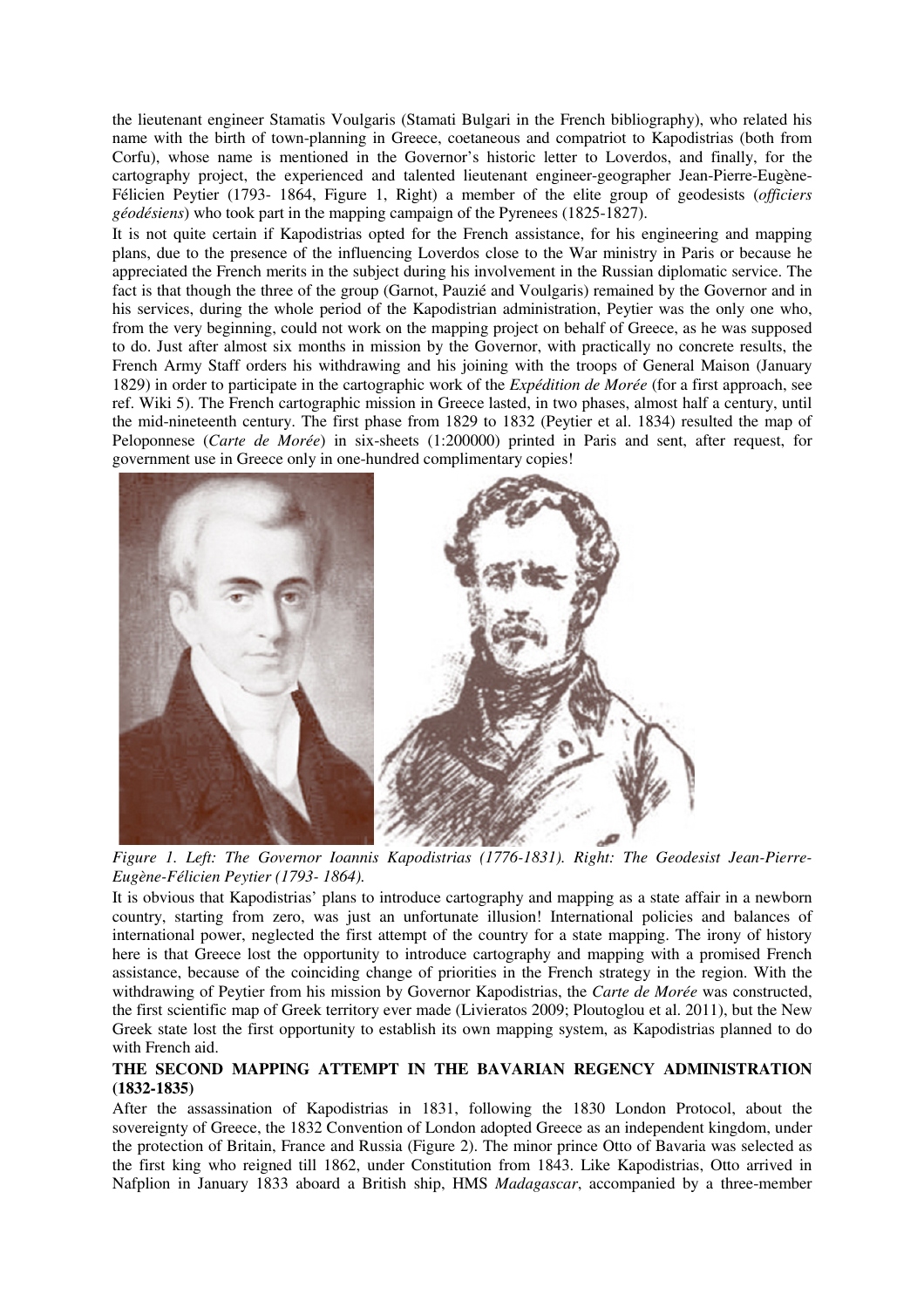Regency Council in power until 1835. The prominent, by far, figure of the Bavarian regency administration was the jurist Georg Ludwig von Maurer (1790-1872), professor in the University of Munich (for an introduction see ref. Wiki 6).



*Figure 2. A wall painting (1840) in the Hellenic Parliament by Thomas Guggenberger depicting the consultations over a map of Greece during the preparations for the London Protocol in 1830.*

In 1834 two technical Bureaus (i.e. public services) will operate in the ministry of Interior: The Bureau for architecture and the Bureau for Topography, both headed by Bavarian officials; the first by E. Schaubert (with Stamatis Kleanthis are the state architects who prepared the first city plan of Athens in 1833) and the second by the surveyor D. A. Gübhard. Shortly before the end of the Bavarian administration in 1842, these two offices are staffed with eight architects and sixteen surveyors respectively (Chatzis 2003). It is worth mentioning here the participation of Gübhard in the innovative and visionary, for that time in Greece, Bureau for public economy which was established the same year (1834), when he was minister of Interior Ioannis Kolettis (1773-1847, see ref. Wiki 7), twice prime minister, the first time for a short period (1834- 1835) during the early phase of the Bavarian administration and the second as the first constitutional prime minister (1844-1847); a Pisa physician and controversial personality, devoted to active and high rank politics very close to France and to the French ideas of the time.

The Bureau for public economy was the second big chance to introduce a state mapping structure and activity in the country, together with important civic institutions introduced actually at the same time by von Maurer. Chorography, surveying and geodesy aiming at the construction of an accurate official map, of the young kingdom, are among the targets of the Bureau together with, e.g., the census, the cadastre, the register of mines and antiquities, the road construction and infrastructures and on top of all the preparation of new settlements in the available national lands for Greek settlers from the Diaspora but also for foreign investors already interested for land development (Baloglou 2003).

The land policy, as part of the public economy, was concretized in the Bureau and had the full support of Georg Ludwig von Maurer, who considered that this Bureau was an institution "…characteristic of all the advanced states" capable to contribute in the development of the country. Mapping was of course the main tool for that. In contrast to the head of the Bavarian regency Count Joseph Ludwig von Armansperg, Maurer was open to the new ideas spread in Europe at that time. People close to the Bureau and its perspectives were reflecting "progressive" ideas and soon accused as followers of Saint-Simon's theories on the issues relevant to the economy and its impact in the society.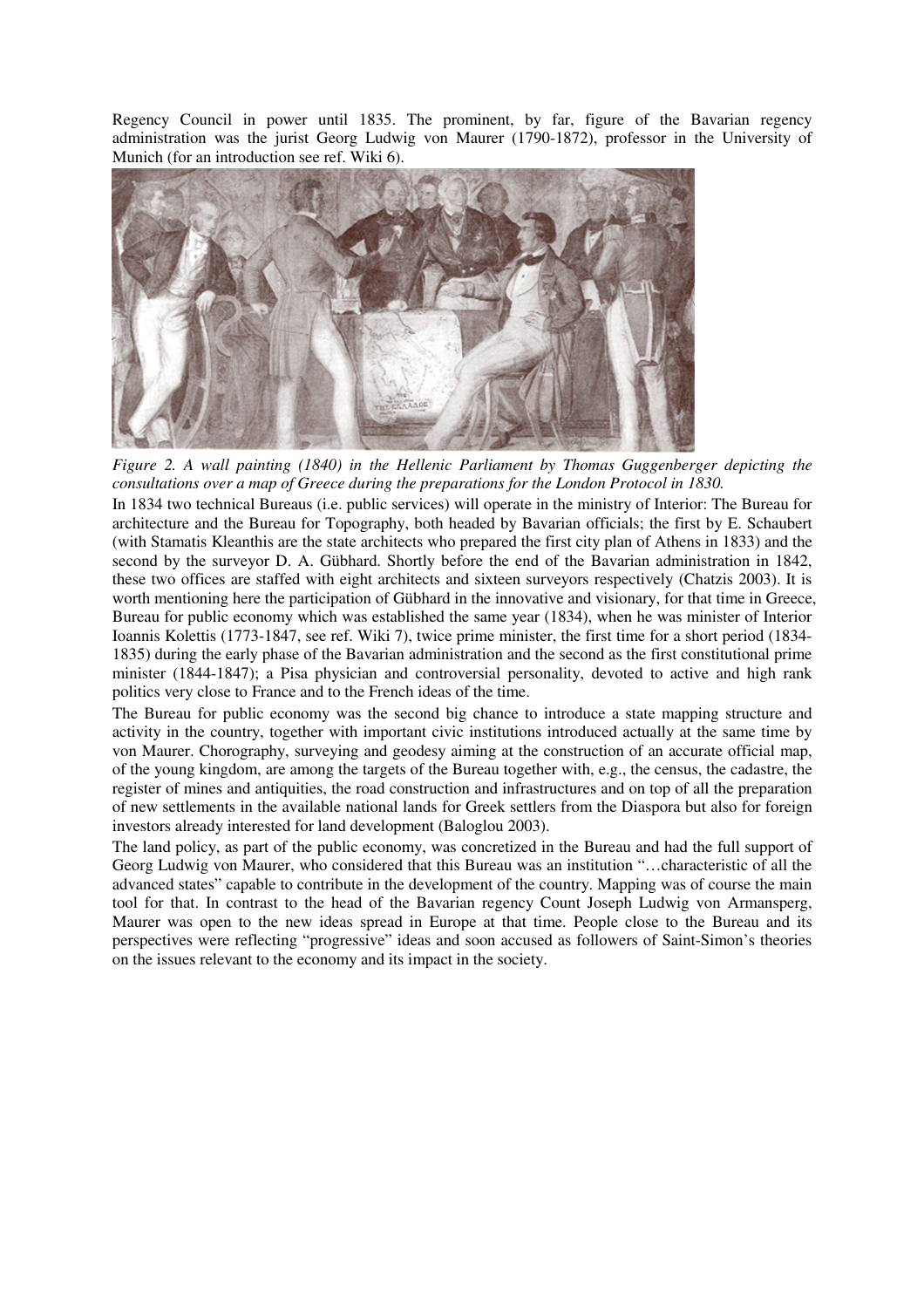

*Figure 3. Left: Claude Henri de Rouvroy de Saint-Simon (1760-1825). Middle: Georg Ludwig von Maurer (1790-1872). Right: Ioannis Kolettis (1773-1847).*

Maurer's support was not enough to save Kolettis' initiative and the Bureau was abolished almost just after its foundation coinciding with Maurer's withdrawn in Munich. Armansperg was the winner, the members of the Bureau prosecuted for conspiracy actions associated to "Saint-Simonianism" (*saintsimonisme*), which according to Metternich "was a subversive doctrine which undermine order and instigate the mass of the proletariat against the owners" (Baloglou 2003). Maybe Armansperg shared Metternich's ideas on the issue, in contrast to Maurer's ideas, but the fact is that this second historical chance to establish a state mapping authority in Greece was evaporated due to another "French connection", associated not this time with the power of the military plans of France but with the new ideological currents blowing from this country, considered as subversive for the order established in the post-Napoleonic Europe.

After this second unfortunate opportunity to establish a mapping authority, there is a shortcoming which lasted for more than half a century, when another great statesman, Charilaos Trikoupis (see e.g. ref. Wiki 8), established in 1889 the state (miliraty) mapping authority, with the Austrian assistance this time (Livieratos 2009; 2010).

In the mean time, the maps even if not of the state's interest seem to concern, as a cultural and educational good, the enlightened Greeks of the European Diaspora who consider maps as fundamental for the educational institutions of the young state. In a touching letter, dated 1836, to Ioannis Kolettis (Kolettis Archive, Academy of Athens), now ambassador in Paris, in a "diplomatic exile" since 1835, after the conflict with Armansperg and the leave of Maurer from Athens, the composer, scholar and benefactor Konstantinos Agathophron Nikolopoulos (1786–1841, see e.g. Fink 1972), established since his early days in Paris, notify the well informed about maps ambassador that "is in danger the generous donation of doctor Mesikos for sending one thousand maps of Barbié du Bocage's "old" Greece, for free distribution in Greek schools". Nikolopoulos is concerned for the outcome of the donation because of doctor Mesikos' recent death and urges Kolettis to find a solution to this problem, also because the French cartographer is not in life (Barbié died in 1825).

#### **CONCLUDING REMARKS**

In this paper two events in 1828 and in 1834, of French flavor both, are presented based on recent research (Livieratos 2009). Due to these events of respectively political-military and political-ideological character constrained to failure the possibility to establish a state mapping activity in the early stages of the New Greek state. In both cases the failure was related to two fatal "withdrawals": First, the withdrawal of Peytier, in 1828, from his mission by Kapodistrias, where he was appointed following the Governor's 1827 request to the War ministry in Paris, in order to organize the state mapping of Greece. Peytier's accession in the Maison's troops for the case of the *Expédition de Morée*, just after six months of service by Governor Kapodistrias, contributed to the construction of the legendary *Carte de Morée* but on the other hand deprived the likely possibility of creating a Greek state cartography. Second, the withdrawal of Maurer and Kolettis from the Bavarian regency administration to his university chair in Munich the first and to the Greek embassy in Paris the second, was associated to their conflicts with Armansperg, in straight relation (among other) with the establishment by Kolettis of the Bureau for public economy with Maurer's firm support. This Bureau, supposed to operate as a state mapping agency, in the frame of a more general land development plan, was repealed by the birth for reasons related to the alleged Saint-Simonianism ideas of the Bureau's members. Saint-Simonianism, of French origin of course, was not in line with the dominating, in the Bavarian regency, Armansperg's ideas and practices, peculiarly popular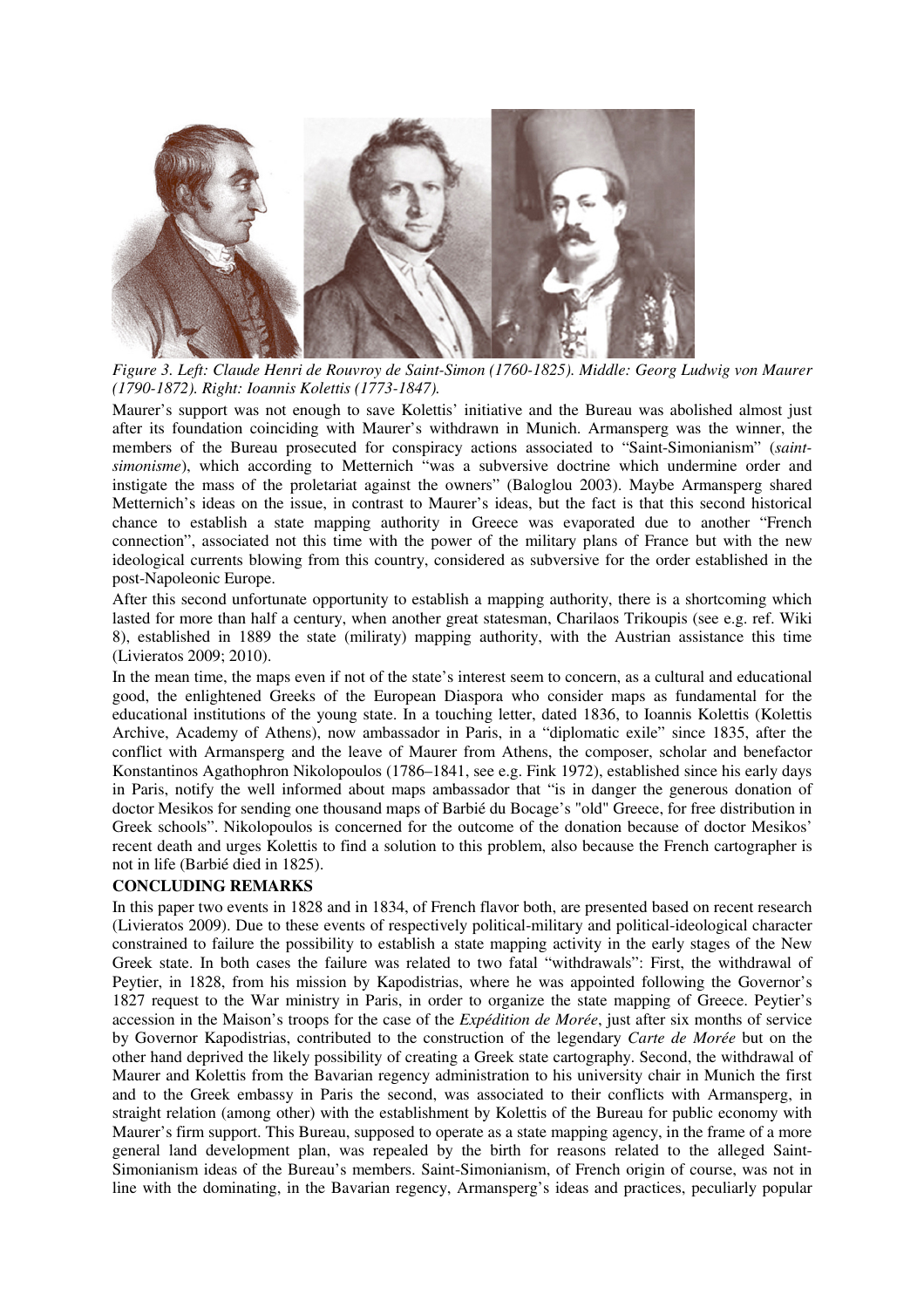among the Greeks, who in any case were not in favor of innovative institutions oriented in putting order in the land related affairs.

More than half a century passed from these tow events, fatal in the early mapping history of Greece, in order to have in 1889 the solid basis for a state agency for mapping, under the strict and decided military control which lasted until the last quarter of twentieth century. Of course, more research is needed in order to conclude definitively on whether these French "footprints" constrained in its whole the cartographic history of the New Greek state. For sure, it constrained the first steps of its existence. On the other hand we know that the causes of the cartographic adventures that this country is more or less still facing, are related to deeper reasons of complicated political, social, economic, educational and cultural origin associated with the ancestral mutual relationships between the state and the society with respect to a particular and strong psychological perception concerning the land, as property, as use and as abuse.

## **REFERENCES**

Baloglou, Chr. P. 2003, "Attempts at diffusion of Saint-Simon's ideas and their application in the Greek territory between 1825-1837", *Spoudai*, Vol. 53, No 3, University of Piraeus, pp. 77-108, see page 89 and the footnote 74 (In Greek: Prospatheies diadoseōs tōn ideōn tou Saint-Simon kai praktikes tōn efarmoges ston elladiko chōro 1825-1837).

Bétant, É. A. 1839, *Correspondance du Comte J. Capodistrias presedent de la Grèce (20 Avril 1827–9 Octobre 1831),* Tome I, Genève: Abr. Cherbuliez, p. 328.

Bret, P. 2003, "L'état, l'armée et l'organisation de la recherche militaire en France (1763-1830)", in K. Chatzis, E. Nicolaidis (eds.), *Science, technology and the 19th century state: The role of the army*, Athens: NHRF / LTTS - CNRS, pp. 45-67.

Boutoura, C., A. Tsorlini, M. Daniil, E. Livieratos 2011, "Evaluating some numerical parameterization in the early French cartography of the Aegean Sea", 25th International Cartographic Conference, Paris, 3-8 July 2011.

Chatzis, K. 2003, "Des ingénieurs militaires au service des civils: Les officiers du Génie en Grèce au XIXe siècle", in K. Chatzis, E. Nicolaidis (eds.), *Science, technology and the 19th century state: The role of the army*, Athens: NHRF / LTTS - CNRS, p. 76, footnote 13.

Crawley, C. W. 1957. "John Capodistrias and the Greeks before 1821", *Cambridge Historical Journal*, vol. 13, no 2.

Dufour, A. H. 1826, "Revue générale: Carte général de la Grèce", dans J. B. Eyriès et Malte-Brun, *Nouvelles Annales des Voyages de la Géographie et de l'Histoire*, Tome XXIX, Paris: Gide Fils, p. 120.

Fink, J. 1972, *Die arkadische Sendung des Konstantinos Nikolopoulos*, Berlin: B. Hessling.

Livieratos, E. 2009, *Cartographic adventures of Greece, 1821-1919*, Athens: MIET-ELIA (in Greek: *Chartografikes peripeteies t*ē*s Elladas, 1821-1919*).

Livieratos, E. 2010, "Panorama of the Austrian cartographic impact in the late 18th, 19th and early 20th century Greece. A strong example of the international character of Cartographic Heritage", 5th ICA Workshop on *Digital Approaches to Cartographic Heritage*, Technical University of Vienna, 22-24 February 2010.

McGraw, W. W. 1985, *Land and Revolution 1800-1881. The transition in the tenure and exploitation of land from ottoman rule to independence*, Kent: State University Press.

Peytier, Puillon-Boblay et Servier 1833, "Notice sur les opérations géodésiques exécutιes en Morée, en 1829 et 1830; suivie d"un catalogue des positions géographiques des principaux points déterminés par ces opérations", *Bulletin de la Société de Géographie*, t. 19.

Ploutoglou, N., M. Pazarli, C. Boutoura, M. Daniil, E. Livieratos 2011, "Two emblematic French maps of Peloponnese (Morée): Lapie's 1826 vs the 1832 map (Expédition Scientifique). A digital comparison with respect to map geometry and toponymy", 25th International Cartographic Conference, Paris, 3-8 July 2011. Quérard, J. M. 1827, *La France Litteraire*, Tome I, Paris: Didot.

Themeli-Katifori, D. 1985. *The French interest for Greece in the period of Kapodistrias 1828-1831*, Athens: Epikairotita. (In Greek: *To Galliko endiaferon gia t*ē*n Ellada st*ē*n periodo tou Kapodistria 1828- 1831*).

Woodhouse, C. M. 1973, *Capodistria: The Founder of Greek Independence*, Oxford: University Press. **WIKIPEDIA REFERENCES**

Wiki 1. In English: *Greek War of Independence*; in French: *Guerre d'indépendance grecque.*

Wiki 2. In English and French: *Ioannis Kapodistrias*.

Wiki 3. In English: *Otto of Greece*; in French: *Othon Ier de Grèce*; in German: *Otto (Griechenland).*